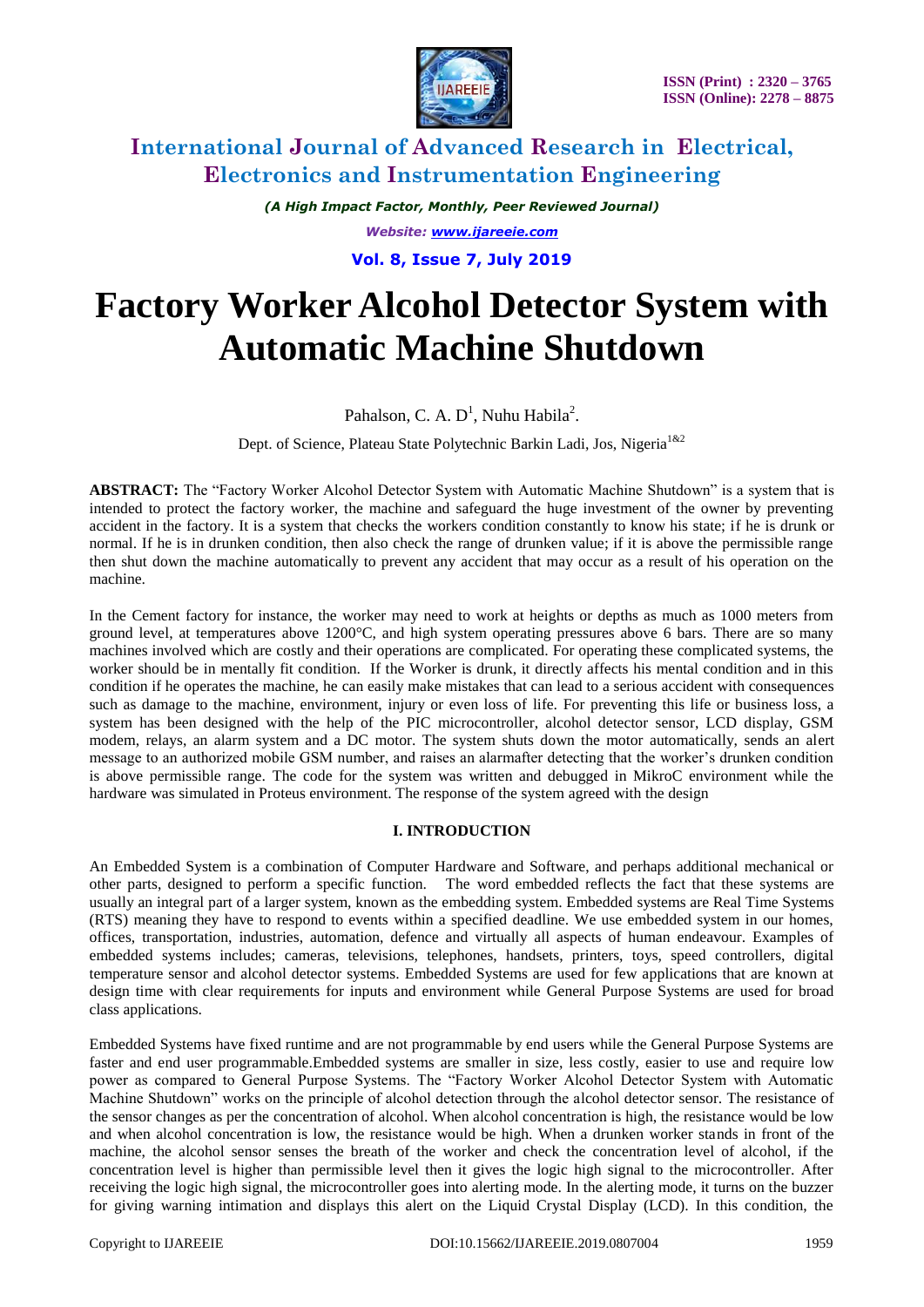

*(A High Impact Factor, Monthly, Peer Reviewed Journal)*

*Website: [www.ijareeie.com](http://www.ijareeie.com/)*

### **Vol. 8, Issue 7, July 2019**

microcontroller also gives a logic low signal to turn off the motor and sends an alert message to an authorized GSM mobile number. The microcontroller used for this work belongs to the PIC18F microcontroller series. This alcohol sensing and alerting system is implemented in a minimumcost and serves as a safety device; this is the main advantage of this work. Another advantage of Alcohol Sensing Alert project is low or minimum maintenance required after the installation.Applications of Alcohol Detection using PicMicrocontroller are

- 1. The Factory Worker Alcohol detector mini project can be used in various manufacturing industries to detect if the person at work has consumed alcohol or not.
- 2. PIC microcontroller based alcohol detector systems can be used at hospitals, school as well as college campuses.
- 3. This project can also be used as alcohol detection system in cars to reduce road accidents.

#### **II. HARDWARE COMPONENTS**

The hardware components used for the "Factory Worker Alcohol Detector System with Automatic Machine Shutdown" include; PIC18F2585 microcontroller, Alcohol Detector Sensor (MQ3), Liquid Crystal Display (LM016L), GSM modem, MAX232, Buzzer, Transistors, Relays, DC motor, Crystal Oscillator, Resistors, Capacitors and power supply. The block diagram is shown in Figure 1.



Figure 1: Block diagram of Factory Worker Alcohol Detector System with Automatic Machine Shutdown

#### **PIC18F2585 Microcontroller**

The microcontroller used for this design is PIC18F2585; it has 28 Port Pins with 8 ADC channels. This device belongs to a family of microcontrollers that offer high computational performance at an economical price with addition of highendurance and Enhanced Flash program memory. The resolution of the ADC is 10 bits, thus an analog signal will be converted and represented by a 10-bit binary number. A 10-bit number can hold a maximum decimal number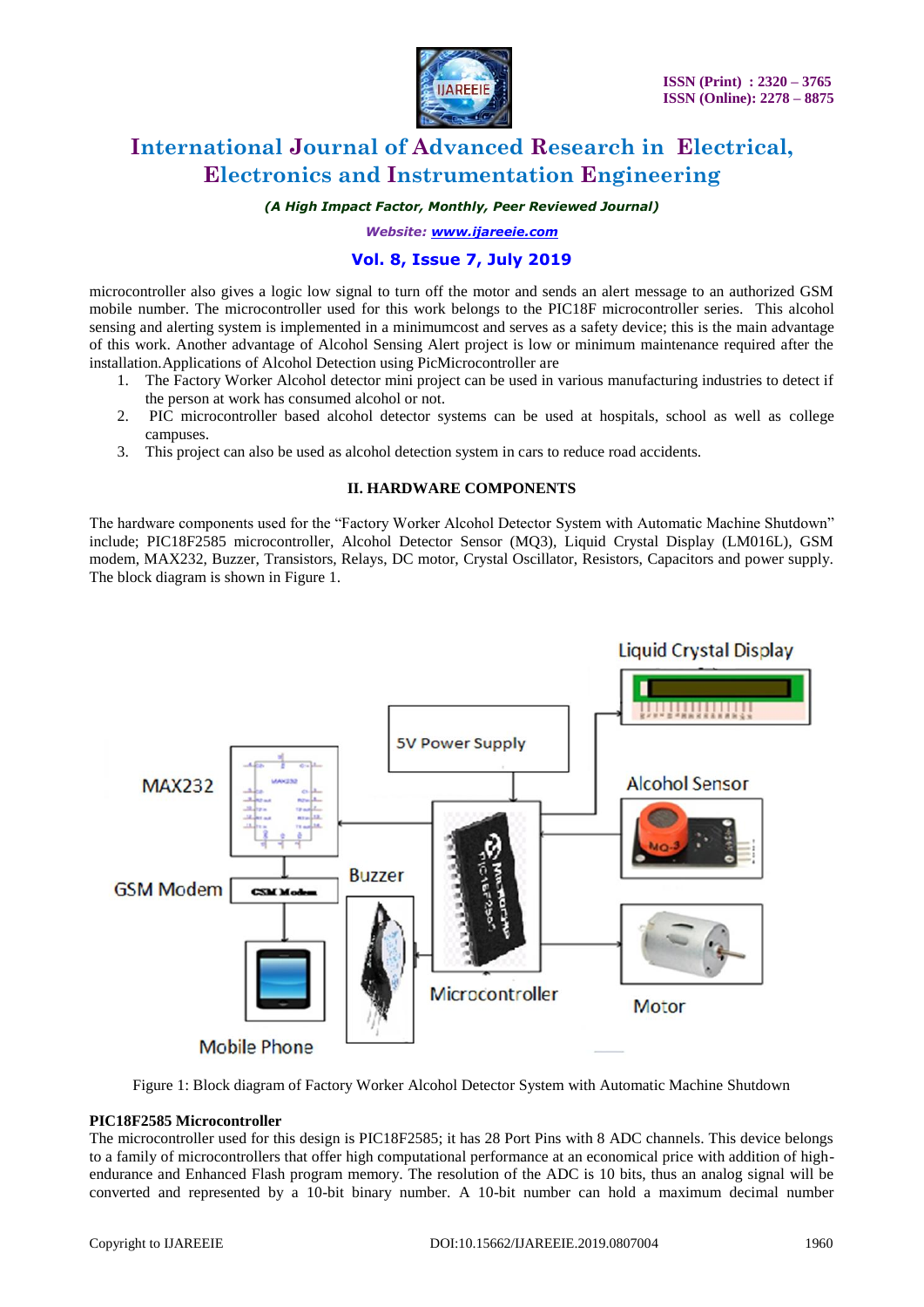

*(A High Impact Factor, Monthly, Peer Reviewed Journal)*

*Website: [www.ijareeie.com](http://www.ijareeie.com/)*

### **Vol. 8, Issue 7, July 2019**

equivalent of 1024, so we have measurements ranging from 0 to 1023 digital reading and for conversion Vref and Vcc are externally connected.

Generally, all the port pins of PIC microcontroller act as normal input /output pins until their special functions are declared. ADC registers inside the controller have to be declared in order to make Port A <RA0> to act as an ADC channel. A reset input is provided using the reset switch. It is implemented by using a push button and a 10k resistor connected to VCC and the "MCLR" input of the microcontroller which is an "active LOW" input.A crystal oscillator is connected to the microcontroller through the pins OSC1 and OSC2. The crystal oscillator provides the clock signal for the microcontroller. A 20 MHz crystal oscillator is chosen for this design and the recommended values of C1 and C2 are 33 picoFarad capacitors.Figure 2 show Schematic of PIC18F2585.



Figure 2: Schematic diagram of PIC18F2585.

#### **Alcohol Detector Sensor (MQ3)**

The analog gas sensor - MQ3 is suitable for detecting alcohol and It has high sensitivity to alcohol. The sensitivity can be adjusted by the potentiometer. It is recommended to calibrate the detector for 0.4mg/L (approximately 200ppm) of Alcohol concentration in air and use value of Load resistance (RL) about 200 K $\Omega$  (100K $\Omega$  to 470 K $\Omega$ ). The sensitive material of MQ-3 gas sensor is SnO2, which has lower conductivity in clean air. When the target alcohol gas exists, the sensor's

conductivity is higher along with the gas concentration. The use of simple electro circuit converts the change of conductivity to correspond to output signal of gas concentration.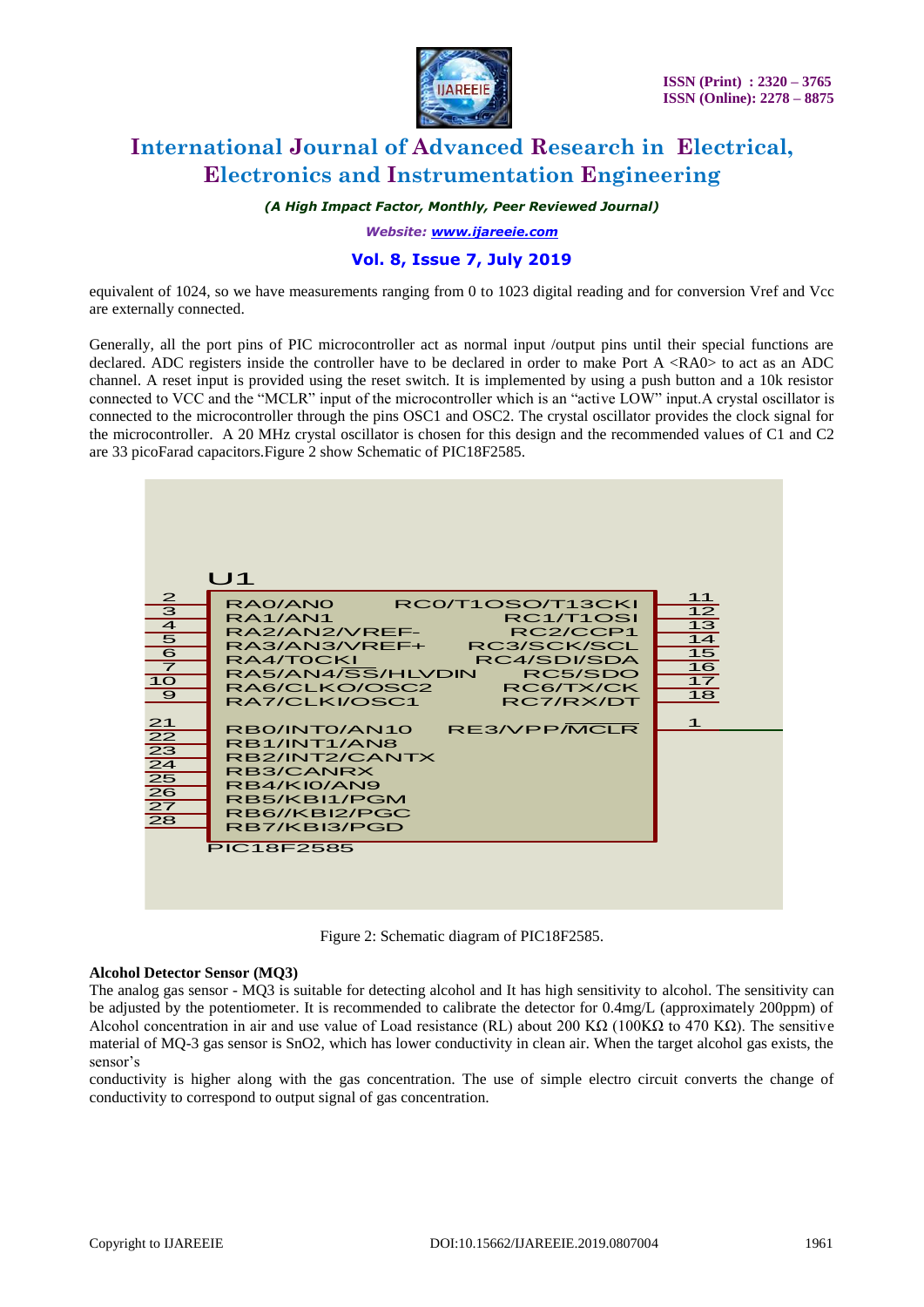

*(A High Impact Factor, Monthly, Peer Reviewed Journal) Website: [www.ijareeie.com](http://www.ijareeie.com/)* **Vol. 8, Issue 7, July 2019**



Figure 4: Schematic diagram of MQ3 Alcohol sensor

| Table 1: Technical Parameter of MQ3 Alcohol Sensor |  |
|----------------------------------------------------|--|
|----------------------------------------------------|--|

| Model                                         | $MQ-3$                                                    |
|-----------------------------------------------|-----------------------------------------------------------|
| Sensor type                                   | semiconductor                                             |
| Standard encapsulation                        | plastic cap                                               |
| Detection range                               | $25 - 500$ ppm alcohol                                    |
| Standard circuit condition loop voltage $V_c$ | $\leq$ 24VDC                                              |
| Heater voltage $V_{\mu}$                      | 5.0V±0.1V AC or DC                                        |
| Load resistance $R_{1}$                       | adjustable                                                |
| Heater resistance $R_{\mu}$                   | $29\Omega \pm 3\Omega$                                    |
| Heater consumption                            | ≤900mW                                                    |
| Sensitivity S                                 | Ro(in air) / Rs(125ppm $C_2H_2OH$ ) $\geq$ 5              |
| Output voltage Vs                             | 2.5V – 4.0V (in 125ppm $C_2H_5OH$ )                       |
| Concentration slope                           | ≤ 0.6 (R300ppm / R50ppm C <sub>2</sub> H <sub>c</sub> OH) |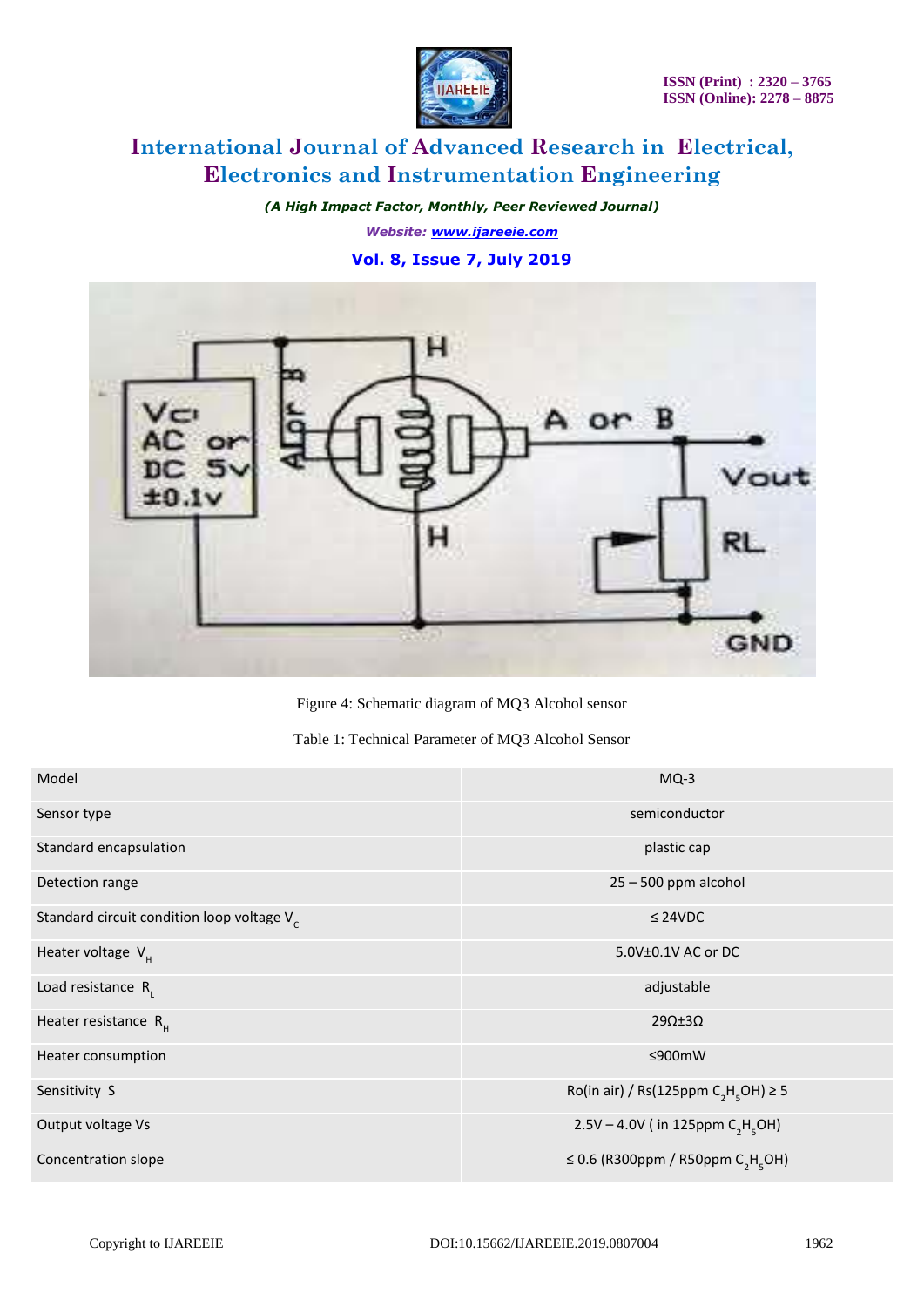

*(A High Impact Factor, Monthly, Peer Reviewed Journal)*

*Website: [www.ijareeie.com](http://www.ijareeie.com/)*

### **Vol. 8, Issue 7, July 2019**

| Standard test condition temperature | $20^{\circ}$ C $\pm$ 2 $^{\circ}$ C           |
|-------------------------------------|-----------------------------------------------|
| Standard test condition humidity    | 55%±5 RH                                      |
| Standard test circuit               | $V_c = 5.0V \pm 0.1V$ , $V_u = 5.0V \pm 0.1V$ |
| Preheat time                        | Over 48 hours                                 |

#### **Liquid Crystal Display (LCD**)

LCD modules are commonly used in most embedded projects to show alpha numeric characters because they are cheap, available and are programmer friendly. An Interface IC like HD44780 is mounted on the backside of the LCD Module. The function of this IC is to get the Commands and Data from the MCU and process them to display meaningful information onto our LCD Screen. LM016L is used for this project and it has a total of 16 pins and it can display 16 characters in two lines. A 10K ohm potentiometer is connected with pin three to set the contrast of the LCD. It also contains backlight LED.



#### Figure 5: LCD MODULE (LM016L)

#### **Buzzer**

Buzzers are electronic transducers. They are widely used in timers, alarms, electronic toys, computers, telephones and other products where generation of sound is required. Some buzzers require more current than the microcontroller digital pin gives; we will have to connect a MOSFET to amplify the current. An active buzzer is used for this project and generates sound at an audible frequency of 2 kHz when powered.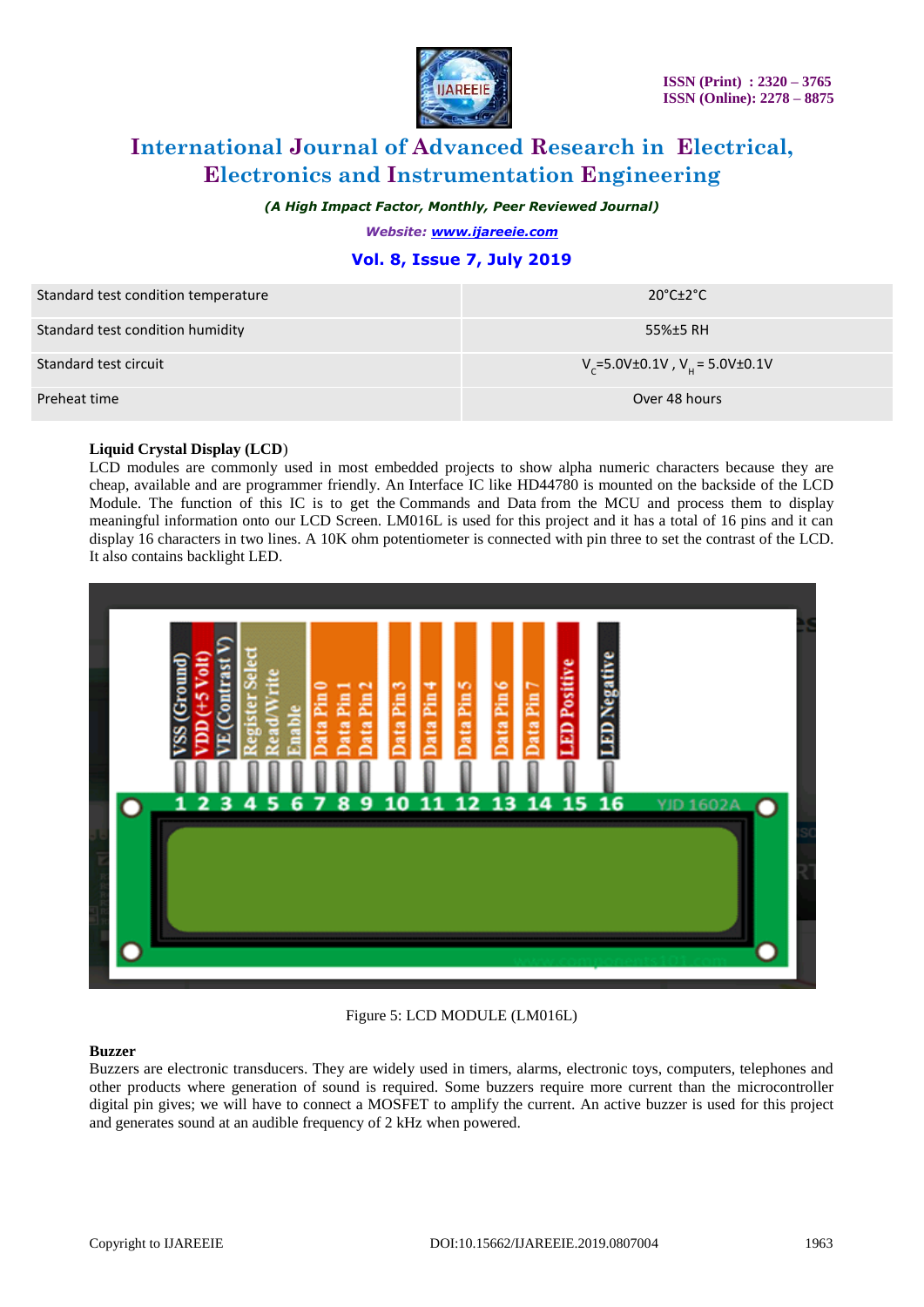

*(A High Impact Factor, Monthly, Peer Reviewed Journal) Website: [www.ijareeie.com](http://www.ijareeie.com/)* **Vol. 8, Issue 7, July 2019**



Figure 6: An Active Buzzer

#### **GSM Modem/Module**

The GSM modem is used for communication between the user mobile phone and the microcontroller. It is a wireless base modem, accepts SIM card and works on the principle of used mobile phone subscription. SIM900D GSM module uses "AT" commands for SMS, CALLS and GPRS. Before interfacing GSM module with microcontroller, it is necessary to check that the transmit (TXD) and receive (RXD) pins of GSM module and microcontroller are compatible with each other. Maximum input voltage to receive (RXD) pins of GSM module is 3V and maximum output voltage of transmit (TXD) pins of GSM module is about 2V. The voltage at transmit (TXD) and receive (RXD) pins of PIC microcontrollers is about 4V to 5V.

#### **MAX232 Transceiver**

MAX 232 IC is a voltage converter used for serial communication between the microcontroller and GSM modem. It is a dual channel integrated circuit IC and is powered up with 5V DC supply. Baud rate is the number of bits transferred per second from one device to another and it is an important factor to consider when using serial communication. SIM900D GSM module support 9600 baud rate with Universal Asynchronous Receiver and Transmitter (UART) type serial communication while the PIC microcontroller have in- built hardware to implement UART serial communication.

#### **DC Motor**

The working of this system is checked by connecting the DC motor to one ofthe digital output of the microcontroller through a relay switch as an interlock to the system. The "normally closed" contact of the relay switch opens and stops the motor when excess alcohol is detected while the "normally open" contact closes to light up an LED indicating a TRIPPAGE.

#### **Power Supply**

The Power supply is designed using a transformer for step down of AC voltage from 220V to 12V. The transformer is connected to the Bridge Rectifier to convert the AC voltage into DC.The voltage Regulator (LM7805) isused to regulate the 12V DC to 5V DC voltage required to power the system. Alternatively, a 9V battery can be used in conjunction with a 7805 regulator to provide the required 5V.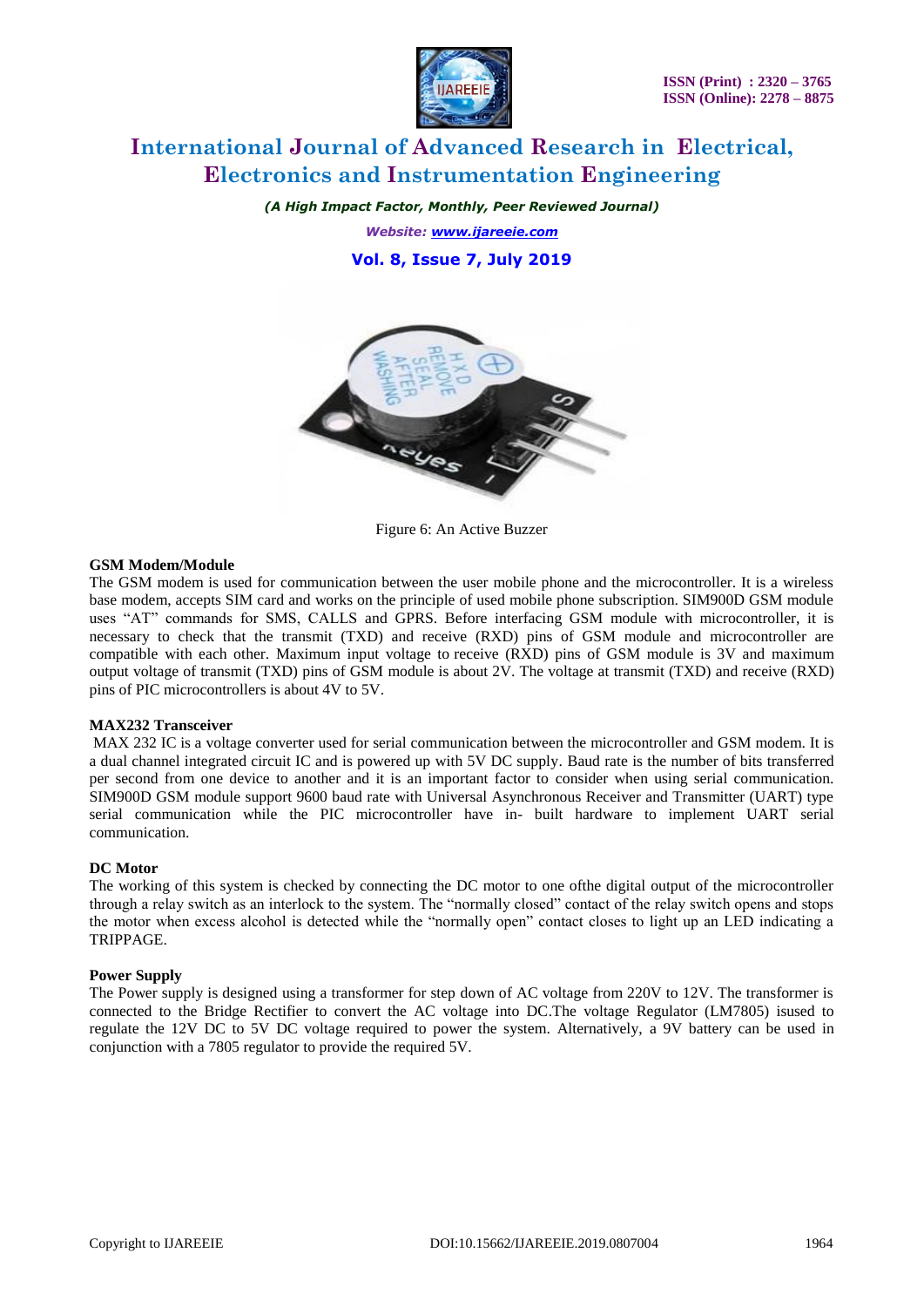

*(A High Impact Factor, Monthly, Peer Reviewed Journal)*

*Website: [www.ijareeie.com](http://www.ijareeie.com/)*

### **Vol. 8, Issue 7, July 2019**



Figure 7: Circuit diagram of the "Factory Worker Alcohol Detector System with Automatic Machine Shutdown"

### **III. METHODOLOGY**

There are several C compilers used to develop C-based high-level programs for PIC18 microcontrollers. For this seminar presentation, the program is written in C- language, using "micro C PRO for PIC" integrated development environment (IDE).

### **Flow Diagram**

The flow diagram for the "Factory Worker Alcohol Detector with Automatic Machine Shutdown" is given in Figure 8. The flow diagram clearly shows the sequence and steps followed in the program.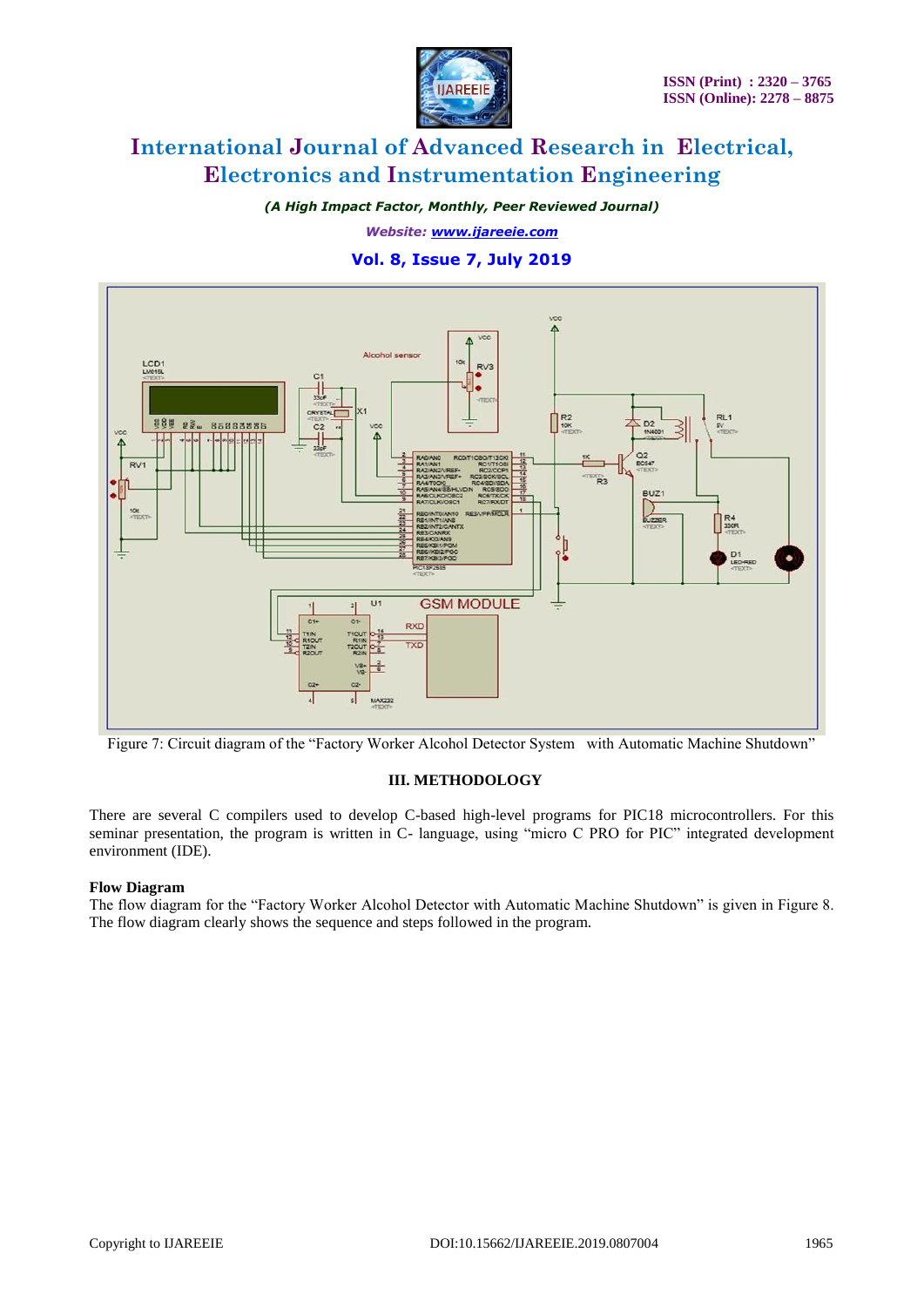

*(A High Impact Factor, Monthly, Peer Reviewed Journal)*

*Website: [www.ijareeie.com](http://www.ijareeie.com/)*



Figure 8: The flow diagram for the "Factory Worker Alcohol Detector with Automatic Machine Shutdown"

#### **IV. PROGRAMMING AND TESTING**

The program was tested using both software and hardware debugging. The simulation of the program was carried out in the "micro C PRO for PIC" integrated development environment (IDE) to verify the accuracy of the syntax as well as the logical flow of the program. The main objective of the debug process was to ensure that all file registers and memory locations held their correct values after the execution of each program instruction.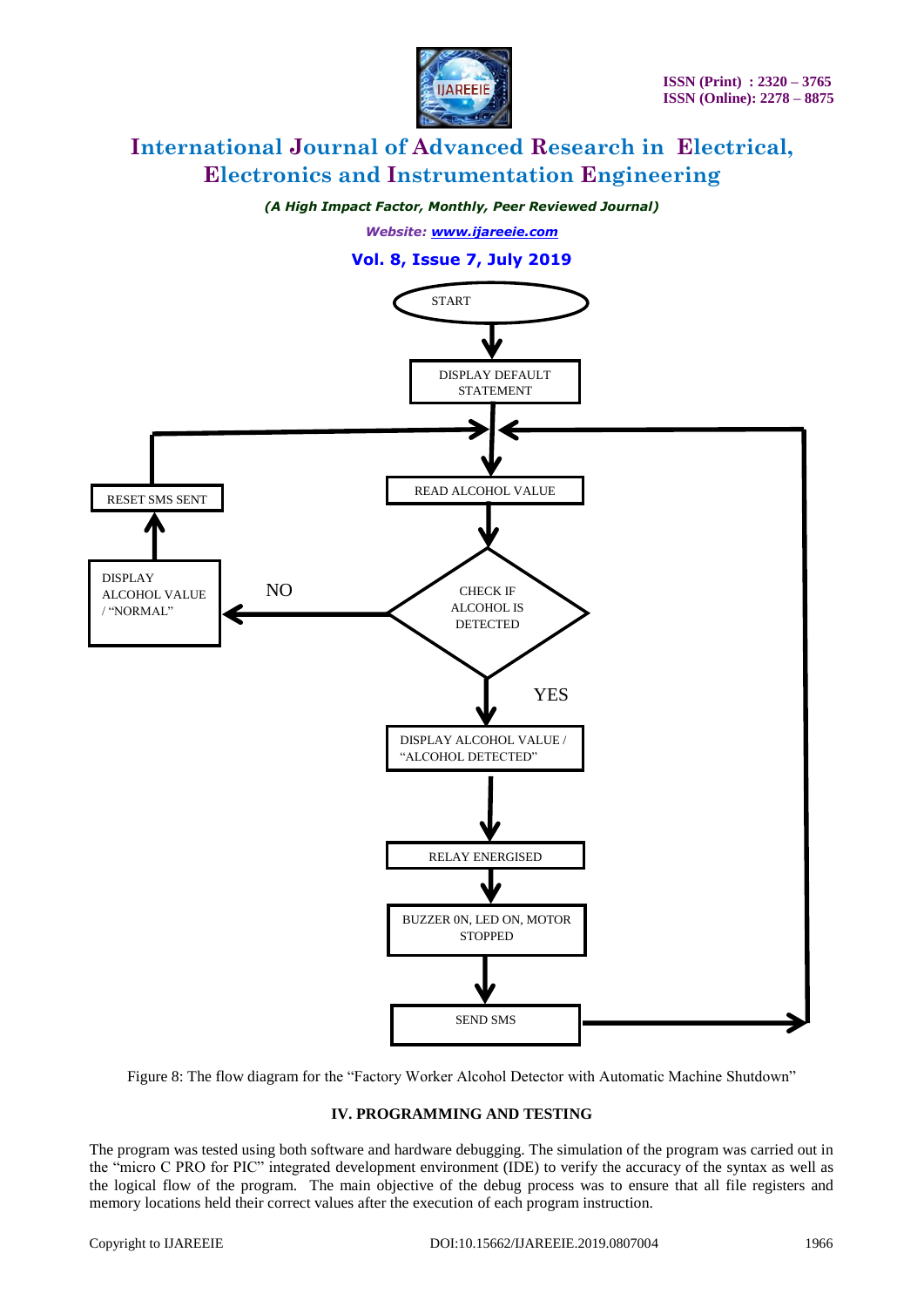

*(A High Impact Factor, Monthly, Peer Reviewed Journal)*

*Website: [www.ijareeie.com](http://www.ijareeie.com/)*

### **Vol. 8, Issue 7, July 2019**

The PROTEUS Development Environment enables us to test hardware in software environment before the hardware can actually be constructed. In order to do this, the schematic of the entire hardware was reproduced in PROTEUS environment. The target microcontroller (PIC18F2585) was loaded with the program and the performances of all the hardware components were observed as the program was sequenced through its steps. The program was thoroughly tested and observed, performing as required.



Figure 9: Schematic Diagram on Proteus



Figure 10: Proteus diagram for Normal Alcohol value